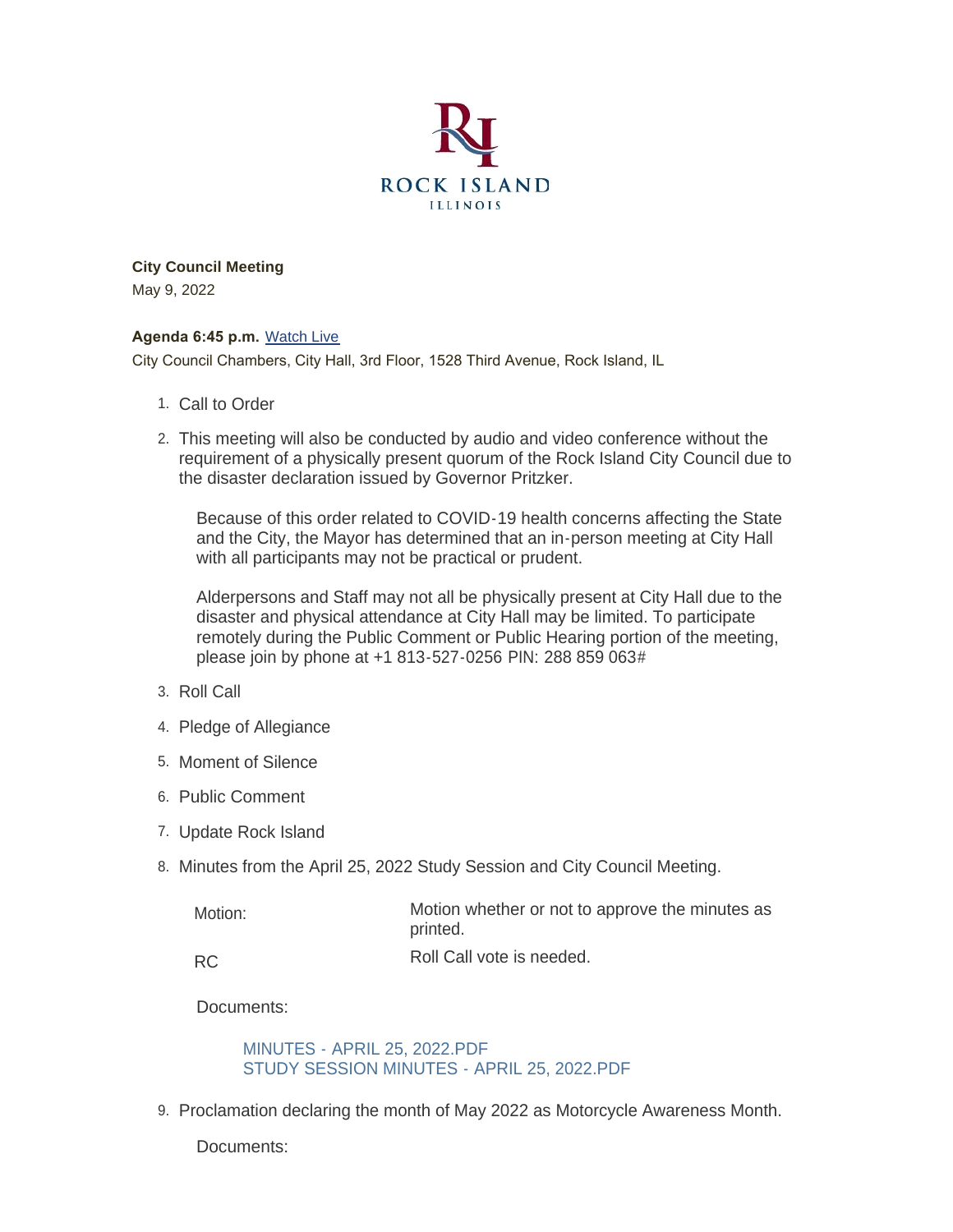#### [PROCLAMATION - MOTORCYCLE AWARENESS WEEK.PDF](https://www.rigov.org/AgendaCenter/ViewFile/Item/5546?fileID=7901)

10. Proclamation declaring May 16th through May 20th, 2022 as National Public Works Week.

Documents:

[PROCLAMATION - NATIONAL PUBLIC WORKS WEEK.PDF](https://www.rigov.org/AgendaCenter/ViewFile/Item/5547?fileID=7902)

11. Finance Department's Presentation of the 1st Quarter Financial Management Report.

Documents:

[FINANCE - PRESENTATION 1ST QUARTER FINANCIAL](https://www.rigov.org/AgendaCenter/ViewFile/Item/5557?fileID=7914)  MANAGEMENT REPORT.PDF

Claim - Report from the Human Resources Department regarding payment in the 12. amount of \$16,448.00 to David G. Morrison, City Attorney, for services rendered during the month of April 2022.

Motion whether or not to approve the claim item. Roll Call vote is needed. Motion: RC

Documents:

#### [CLAIM - HR ATTORNEY BILL.PDF](https://www.rigov.org/AgendaCenter/ViewFile/Item/5565?fileID=7923)

Claims for the week of April 15 through April 21, 2022 in the amount of 13. \$704,745.92 week of April 22 through April 28, 2022 in the amount of \$1,163,872.52; and payroll for the weeks of April 4, 2022 through April 17, 2022 in the amount of \$1,530,368.31.

Motion whether or not to allow the claims and payroll. Motion:

RC

Roll Call vote is needed.

Documents:

[CLAIMS - AP 042122.PDF](https://www.rigov.org/AgendaCenter/ViewFile/Item/5550?fileID=7908) [CLAIMS - AP 042822.PDF](https://www.rigov.org/AgendaCenter/ViewFile/Item/5550?fileID=7906) [CLAIMS - PAYROLL EXPENSE POSTING REPORT 042222.PDF](https://www.rigov.org/AgendaCenter/ViewFile/Item/5550?fileID=7905)

14. Report from the Public Works Department regarding the purchase of an EnviroSight VeriSight Pro+ push camera for visual inspection of sewer pipelines in the amount of \$25,080.00 from Key Equipment & Supply, Springfield, IL.

Motion whether or not to approve the purchase as recommended. Motion:

RC

Roll Call vote is needed.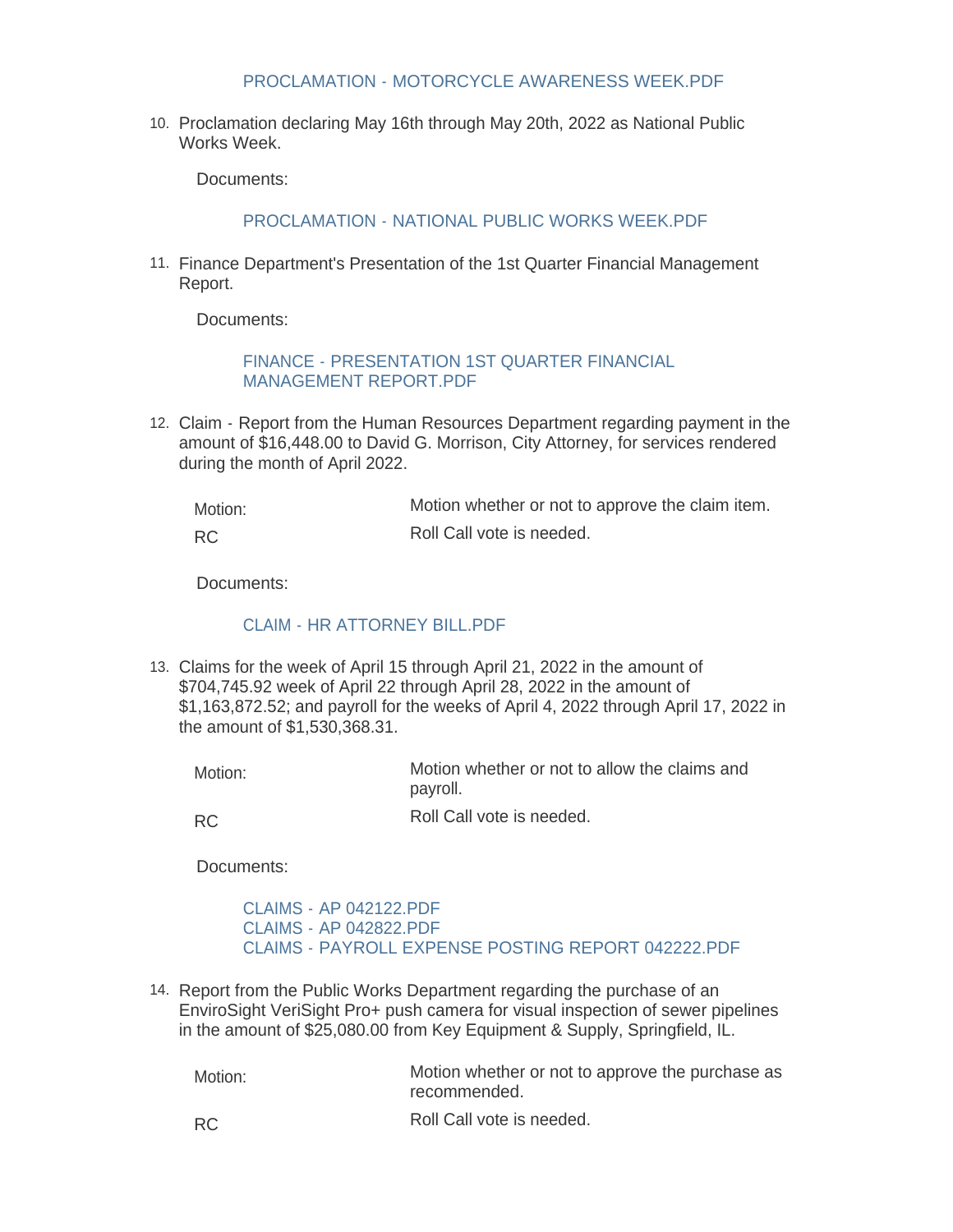## [PW - PURCHASE OF SEWER CAMERA 2022-078.PDF](https://www.rigov.org/AgendaCenter/ViewFile/Item/5558?fileID=7915)

15. Report from the Public Works Department regarding the purchase of stainlesssteel water main repair clamps, recommending the low bid be awarded to Ferguson Waterworks, DeKalb, IL in the amount of \$16,096.54.

Motion whether or not to approve the purchase as recommended. Motion:

Roll Call vote is needed. RC

Documents:

### [PW - PURCHASE WATER MAIN CLAMPS 2022-083.PDF](https://www.rigov.org/AgendaCenter/ViewFile/Item/5563?fileID=7921)

16. Report from the Public Works Department regarding an emergency purchase of a remanufactured replacement engine from Martin Equipment, Rock Island, IL in the amount of \$14,909.68.

Motion whether or not to approve the purchase as recommended. Roll Call vote is needed. Motion: RC

Documents:

# [PW - EMERGENCY PURCHASE ENGINE 2022-084.PDF](https://www.rigov.org/AgendaCenter/ViewFile/Item/5564?fileID=7922)

17. Report from the Public Works Department regarding sealed bids for the replacement of two Lincoln Park pavilion roofs, recommending the bid for the contract be awarded to Economy Roofing, Bettendorf, IA in the amount of \$17,340.00.

Motion whether or not to approve the bid for the contract as recommended and authorize the Interim City Manager to execute the contract documents Motion:

Roll Call vote is needed. RC

Documents:

### [PW - LINCOLN PARK ROOFS 2022-088.PDF](https://www.rigov.org/AgendaCenter/ViewFile/Item/5562?fileID=7920)

18. Report from the Public Works Department regarding sealed bids for a five-year contract for the annual power washing of all playgrounds, pavilions, athletic courts, pool decks, entryway signs, and bridge decks, recommending the bid for the contract be awarded to Agent Clean, Walcott, IA in the amount of \$110,180.00.

Motion:

Motion whether or not to approve the bid for the contract as recommended and authorize the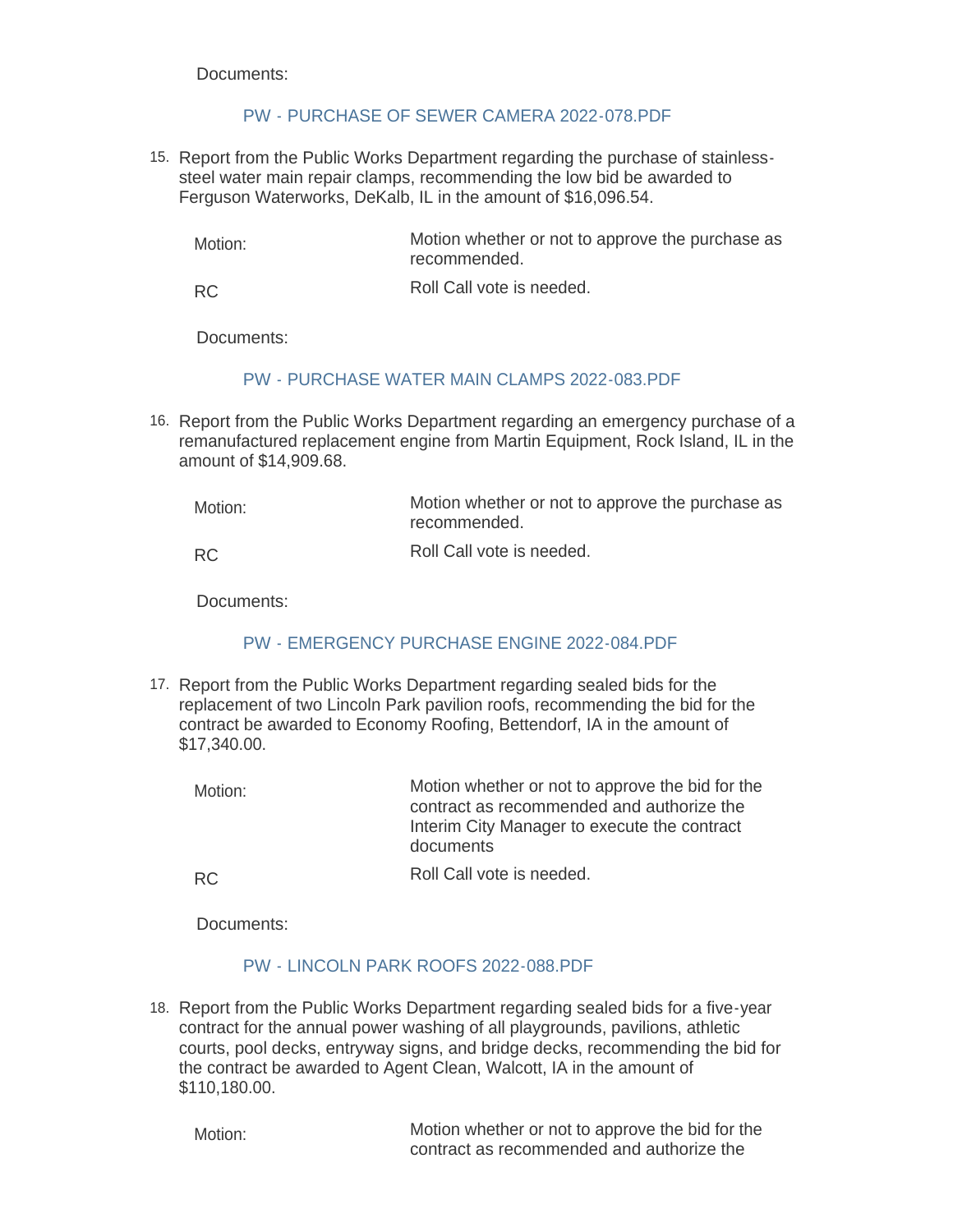| Interim City Manager to execute the contract<br>documents |
|-----------------------------------------------------------|
| Roll Call vote is needed.                                 |

RC

# [PW - CONTRACT AWARD POWER WASHING 2022-082.PDF](https://www.rigov.org/AgendaCenter/ViewFile/Item/5560?fileID=7917)

- 19. Report from the Community & Economic Development Department regarding sealed bids for the demolition of four residential properties, project CED-ID 20220301, recommending the bid for the contract be awarded to Miller Trucking & Excavating, Silvis, IL in the amount of \$101,500.00.
	- Motion whether or not to approve the bid for the contract as recommended and authorize the Interim City Manager to execute the contract documents. Motion:

RC

Roll Call vote is needed.

Documents:

### [CED - BID DEMOLITION.PDF](https://www.rigov.org/AgendaCenter/ViewFile/Item/5555?fileID=7918)

- 20. Report from the Human Resources Department regarding the approval of a threeyear labor agreement with the Fraternal Order of Police - Command Officers Association (COA).
	- Motion whether or not to approve the proposed three-year labor agreement between the City and the Fraternal Order of Police - COA for the period January 1, 2022 through December 31, 2024. Motion:

Roll Call vote is needed. RC

Documents:

### [HR - COA LABOR CONTRACT.PDF](https://www.rigov.org/AgendaCenter/ViewFile/Item/5567?fileID=7932)

21. Report from the Mayor's Office regarding a Memorandum of Understanding (MOU) between the City of Rock Island, the City of Davenport, and the Downtown Davenport Partnership for a term of three years to structure an event model for Red, White, & Boom, with Rock Island contributing \$20,000.00 each year.

Motion whether or not to approve the Memorandum of Understanding; and allow the Interim City Manager to execute the document. Roll Call vote is needed. Motion: RC

Documents: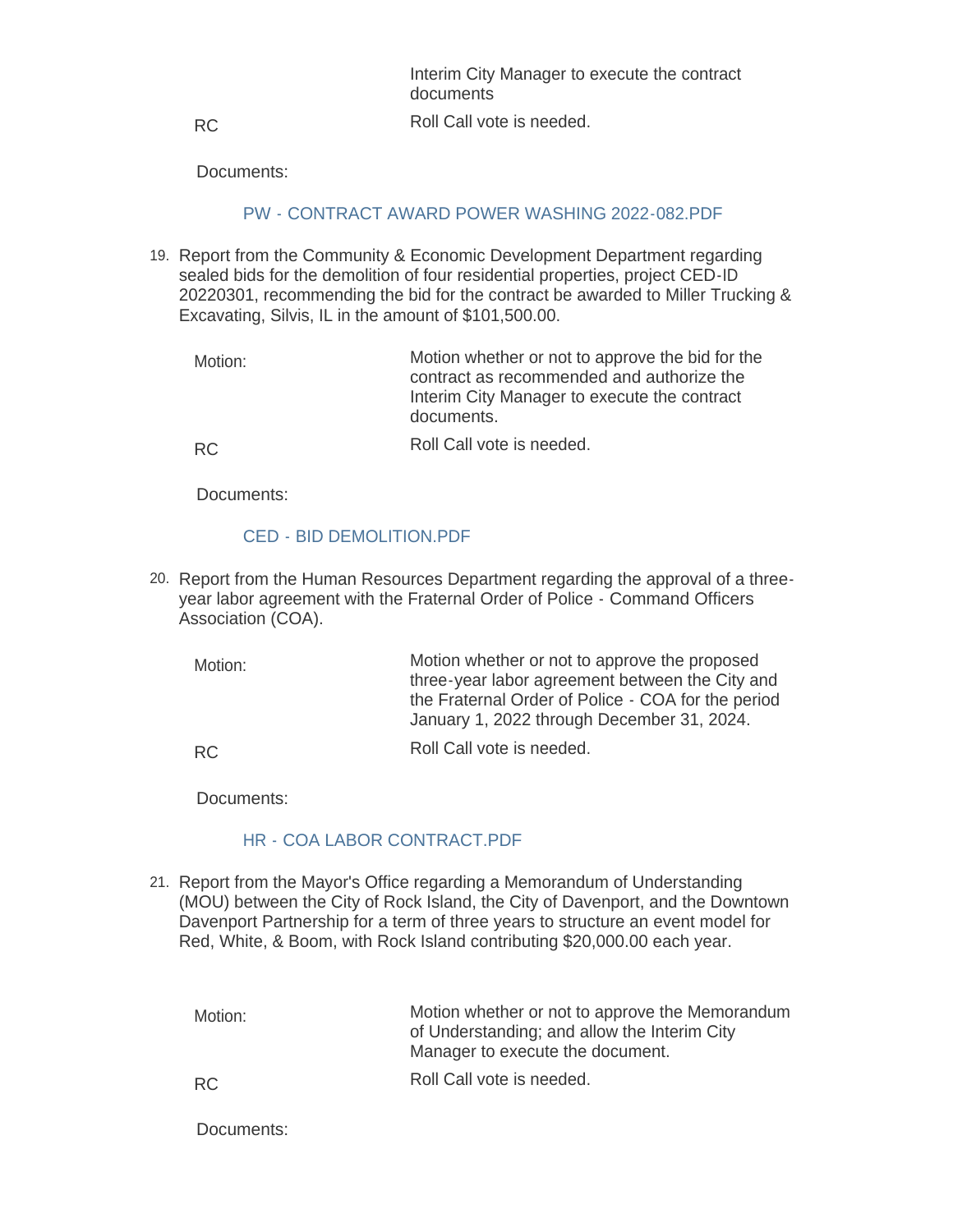#### [MAYOR - MOU DPORT ROCK ISLAND RED WHITE BOOM.PDF](https://www.rigov.org/AgendaCenter/ViewFile/Item/5566?fileID=7924)

22. Report from the Parks & Recreation Department regarding a Highway Resolution for the closure of 1st Avenue between 17th Street and 20th Street on Sunday, July 3rd, 2022 from 10:00 a.m. to 11:59 p.m., along with a rain date of Monday, July 4th 2022 for the annual Red, White, and Boom fireworks display and concert at Schwiebert Riverfront Park.

Motion whether or not to adopt the resolution as recommended. Motion:

Roll Call vote is needed. RC

Documents:

### [PARKS - RED WHITE AND BOOM.PDF](https://www.rigov.org/AgendaCenter/ViewFile/Item/5549?fileID=7904)

23. Report from the Public Works Department regarding a request from Community Home Partners to place their parking lot at 701 5th Street under the Private Parking Lot Ordinance (Section 9-42 of the Code of Ordinances). (First Reading)

| Motion: | Motion whether or not to approve the request as<br>recommended; waive the \$150 annual fee; and<br>consider the ordinance. |
|---------|----------------------------------------------------------------------------------------------------------------------------|
| RC.     | Roll Call vote is needed.                                                                                                  |

Documents:

### [PW - PRIVATE PARKING LOT ORDINANCE 2022-081.PDF](https://www.rigov.org/AgendaCenter/ViewFile/Item/5561?fileID=7919)

24. Report from the Public Works Department regarding a request from the City of Rock Island and Illinois Casualty Company to place their parking lots at 308 21st Street, 312 21st Street, 2025 4th Avenue, and 2029 4th Avenue under the Private Parking Lot Ordinance (Section 9-42 of the Code of Ordinances). (First Reading)

| Motion: | Motion whether or not to approve the request as<br>recommended; waive the \$150 annual fee for each<br>parking lot; and consider the ordinance. |
|---------|-------------------------------------------------------------------------------------------------------------------------------------------------|
| RC.     | Roll Call vote is needed.                                                                                                                       |

Documents:

### [PW - PRIVATE PARKING LOT ORDINANCES 2022-089.PDF](https://www.rigov.org/AgendaCenter/ViewFile/Item/5575?fileID=7929)

25. Report from the Traffic & Engineering Committee regarding a request to remove the handicapped parking space in front of 4527 9th Avenue. (First Reading)

| Motion: | Motion whether or not to approve the request as<br>recommended and consider the ordinance. |
|---------|--------------------------------------------------------------------------------------------|
| RC.     | Roll Call vote is needed.                                                                  |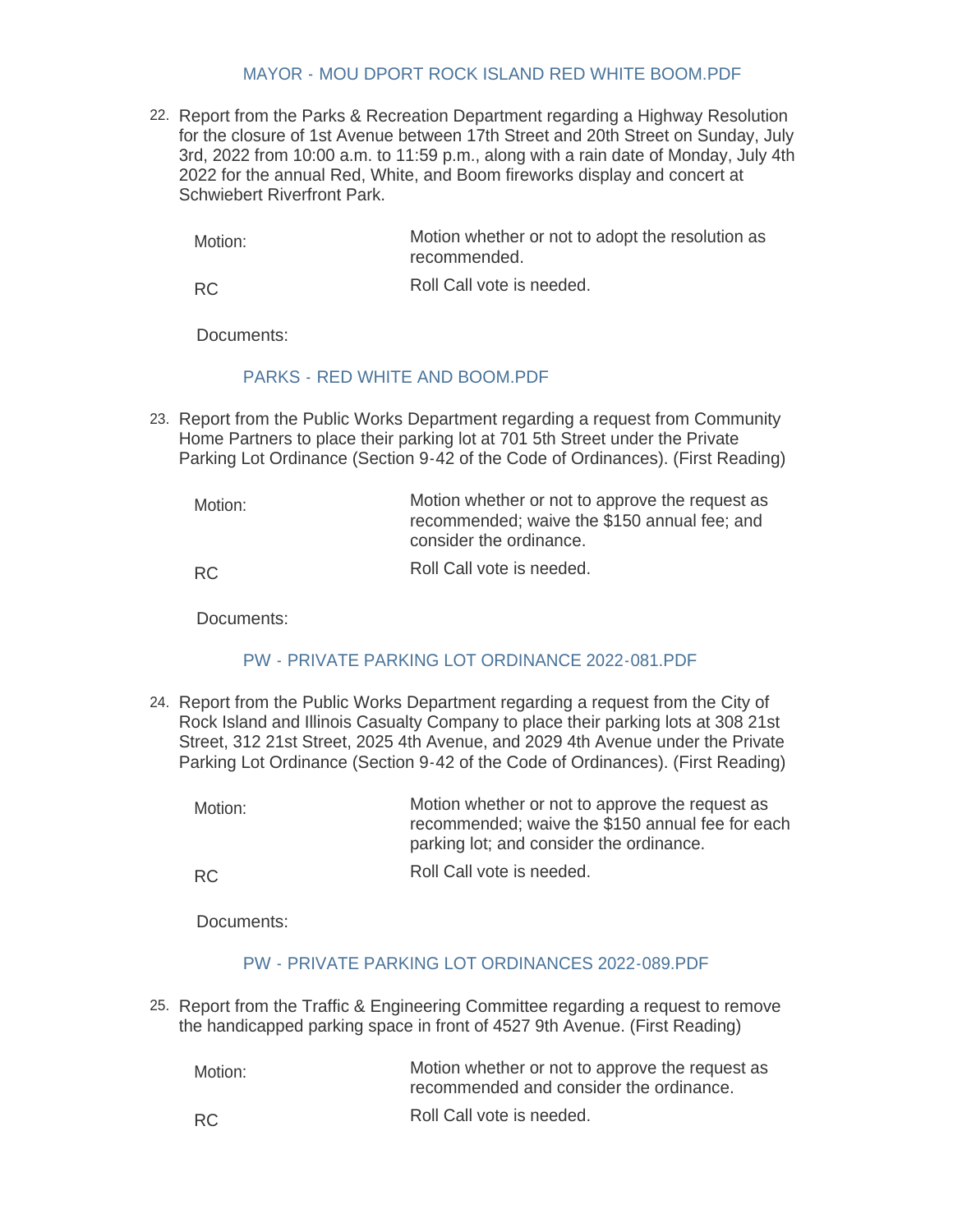### [PW - REMOVE HANDICAPPED SPACE 4527 9TH AVE 2022-080.PDF](https://www.rigov.org/AgendaCenter/ViewFile/Item/5559?fileID=7916)

- 26. Report from the Community & Economic Development Department regarding the sale of City-owned property located at 1925 8th Avenue (PIN 0735455001) to Breshawn Hawthorne for \$10.00 plus closing costs. (First Reading)
	- Motion whether or not to approve the sale as recommended; authorize the Interim City Manager to execute the sale agreement; and consider the ordinance. Motion:

Roll Call vote is needed. RC

Documents:

# [CED - SALE OF CITY OWNED PROPERTY 1925 8TH AVE.PDF](https://www.rigov.org/AgendaCenter/ViewFile/Item/5554?fileID=7911)

27. Report from the Community & Economic Development Department regarding the sale of City-owned property located at 2629 16th Avenue (PIN 1601137002) to Breshawn Hawthorne for \$1.00 plus closing costs. (First Reading)

| Motion: | Motion whether or not to approve the sale as<br>recommended; authorize the Interim City Manager<br>to execute the sale agreement; and consider the<br>ordinance. |
|---------|------------------------------------------------------------------------------------------------------------------------------------------------------------------|
| RC.     | Roll Call vote is needed.                                                                                                                                        |

Documents:

# [CED - SALE OF CITY OWNED PROPERTY 2629 16TH AVE.PDF](https://www.rigov.org/AgendaCenter/ViewFile/Item/5556?fileID=7913)

28. Report from the Community & Economic Development Department regarding the sale of City-owned property located at 749 15th Street (PIN 0735310022) to Monica Perryman for \$10.00 plus closing costs. (First Reading)

Motion whether or not to approve the sale as recommended; authorize the Interim City Manager to execute the sale agreement; and consider the ordinance. Motion:

RC

Roll Call vote is needed.

Documents:

### [CED - SALE OF CITY OWNED PROPERTY 749 15TH ST.PDF](https://www.rigov.org/AgendaCenter/ViewFile/Item/5553?fileID=7910)

Report from the Finance Department regarding adjustments to the CY 2022 29. budget, increasing the Library Fund (Fund 251) expenditures for CY 2022 by \$160,974.72.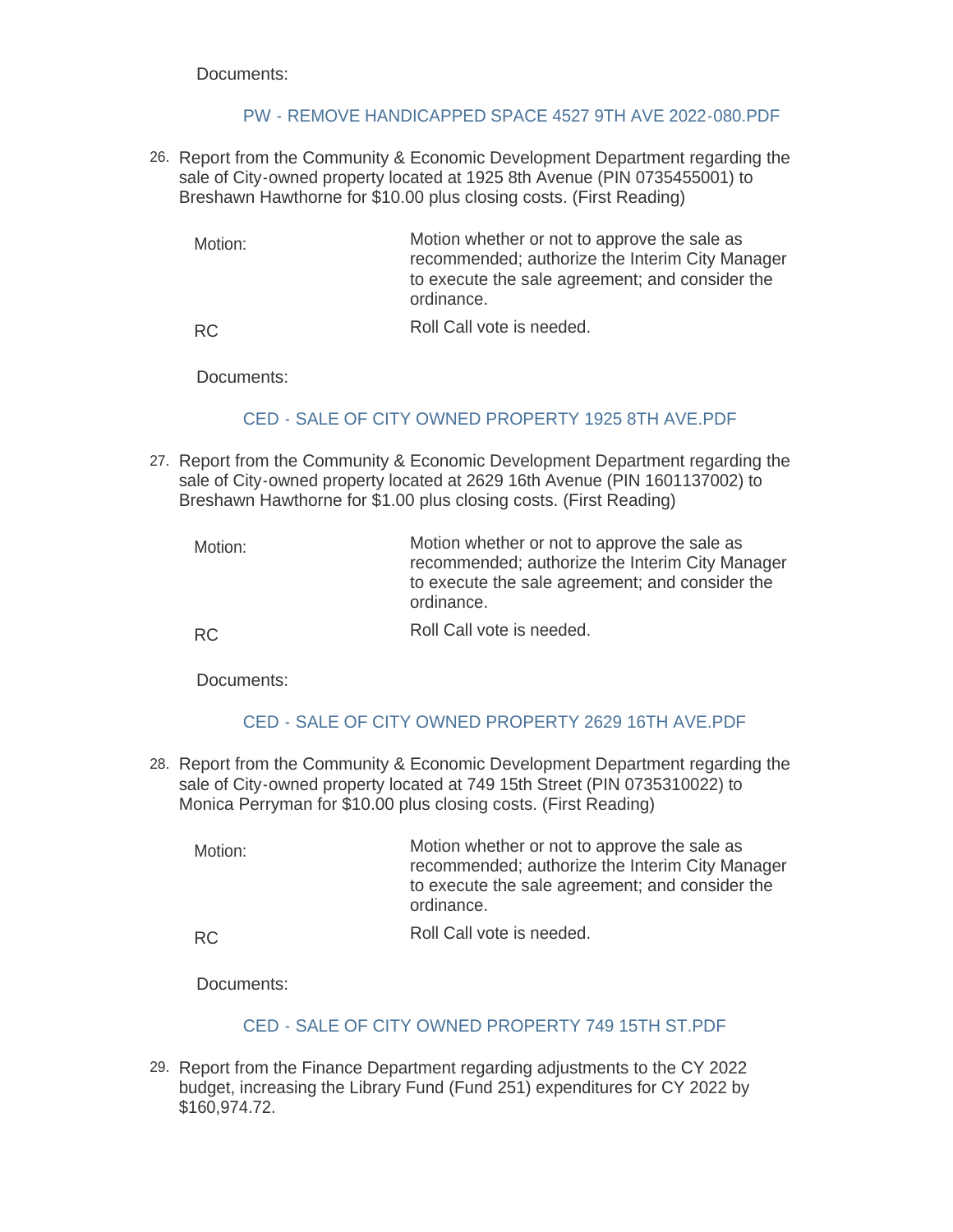| Motion:   | Motion whether or not to approve the budget<br>adjustment as recommended. |
|-----------|---------------------------------------------------------------------------|
| <b>RC</b> | Roll Call vote is needed.                                                 |

# [FINANCE - LIBRARY BUDGET ADJUSTMENT.PDF](https://www.rigov.org/AgendaCenter/ViewFile/Item/5552?fileID=7909)

Report from the Finance Department regarding adjustments to the CY 2022 30. budget, increasing the MLK Activity Fund (901) expenditures by \$13,899.00 using carryovers from CY 2021; increasing the DHS Fund (906) revenues by \$23,507.00 and expenditures by \$18,745.00.

| Motion:   | Motion whether or not to approve the budget<br>adjustment as recommended. |
|-----------|---------------------------------------------------------------------------|
| <b>RC</b> | Roll Call vote is needed.                                                 |

Documents:

## [FINANCE - MLK BUDGET ADJUSTMENT.PDF](https://www.rigov.org/AgendaCenter/ViewFile/Item/5551?fileID=7907)

31. Report from the City Clerk's office regarding an Activity / Event application from River Action for their annual Ride the River bicycle ride on Sunday, June 19, 2022 from 6:00 a.m. to 4:30 p.m. and a Resolution authorizing the temporary closure of the 1st Avenue (IL 92) at 17th Street, turning right onto the northbound on-ramp at 2nd Avenue onto US 67 (the Master Sergeant Stanley Talbot Memorial Bridge) and for the temporary closure of the northbound easternmost lane from 2nd Avenue to Iowa on the US 67 bridge.

| Motion:   | Motion whether or not to approve the event as<br>recommended and adopt the Resolution. |
|-----------|----------------------------------------------------------------------------------------|
| <b>RC</b> | Roll Call vote is needed.                                                              |

Documents:

### [CITY CLERK - RIDE THE RIVER 2022.PDF](https://www.rigov.org/AgendaCenter/ViewFile/Item/5569?fileID=7925)

32. Report from the City Clerk's office regarding a request and a Resolution from the Quad Cities Marathon Committee for the temporary closure of the easternmost northbound land of US 67 (Master Stanley Talbot Memorial Bridge) and the temporary closure of the eastbound and westbound lanes of IL 92 and 17th Street to the intersection of 24th Street and 4th Avenue on Sunday, September 25, 2022 from 7:00 a.m. to 12:00 p.m.

| Motion: | Motion whether or not to approve the event as<br>recommended and adopt the Resolution. |
|---------|----------------------------------------------------------------------------------------|
| RC.     | Roll Call vote is needed.                                                              |

Documents: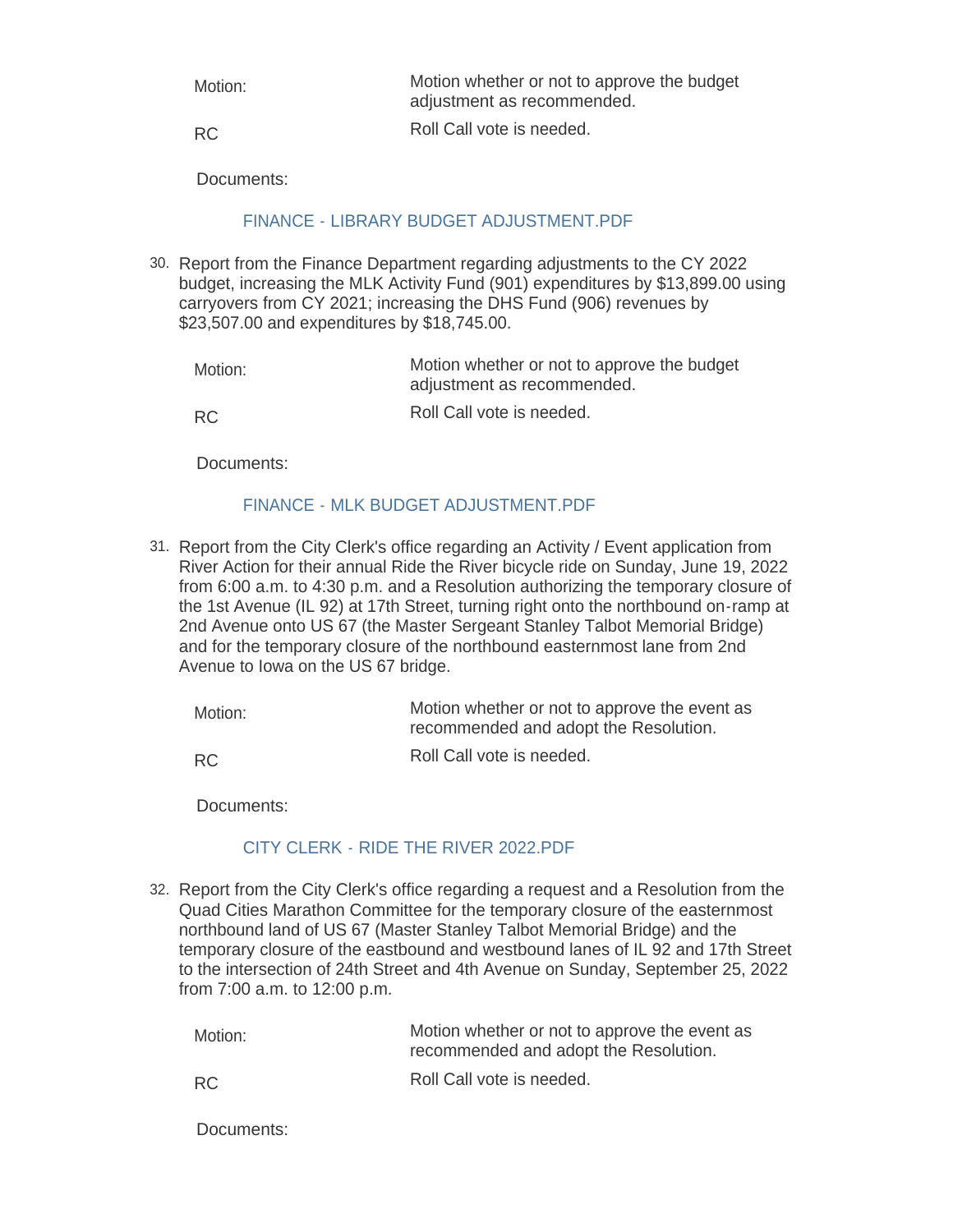### [CITY CLERK - TBK QUAD CITIES MARATHON.PDF](https://www.rigov.org/AgendaCenter/ViewFile/Item/5572?fileID=7928)

33. Report from the City Clerk's office regarding a request from Circa 21 Dinner Playhouse, 1828 3rd Avenue, for sound amplification and to close off half of the block between 18th and 19th Streets at 3rd Avenue on Tuesday, June 7 2022 from 3:30 p.m. to 9:00 p.m. for an outdoor show, with a rain date of Thursday, June 9, 2022.

Motion whether or not to approve the street closing and sound amplification requests as recommended. Roll Call vote is needed. Motion: RC

Documents:

## [CITY CLERK - CIRCA 21 MUSIC ON THE MARQUEE.PDF](https://www.rigov.org/AgendaCenter/ViewFile/Item/5548?fileID=7903)

34. Report from the City Clerk's office regarding a request from Jason Parris of Wake Brewing for outdoor entertainment with sound amplification and the outdoor sale and consumption of alcohol in the fenced-in area at 2529 5th Avenue on Friday, July 1 through Sunday, July 3, 2022 from 4:00 p.m. to 11:00 p.m.; Friday, August 19th through Saturday, August 20th from 4:00 p.m. to 11:00 p.m.; Friday, September 9th through Saturday, September 10th, 2022 from 2:00 p.m. to 11:00 p.m.; and Friday, October 7 through Saturday, October 8th from 2:00 p.m. to 10:30 p.m.

Motion whether or not to approve the outdoor event and sound amplification requests from Wake Brewing, including the outdoor sale of alcohol in the fenced-in area; subject to complying with all liquor license regulations and subject to being closed down early if complaints are received.

Roll Call vote is needed. RC

Documents:

# [CITY CLERK - WAKE BREWING EVENTS.PDF](https://www.rigov.org/AgendaCenter/ViewFile/Item/5571?fileID=7927)

35. Report from the City Clerk's office regarding a Plaza Activity / Event application for the Rock Island Grand Prix to be held on Saturday, September 3rd, 2022 from 8:00 a.m. to 6:00 p.m., and on Sunday, September 4, 2022 from 8:00 a.m. to 9:00 p.m.; a request to close 2nd, 3rd, and 4th Avenues between 17th and 20th Streets, close 17th, 18th, 19th, and 20th Streets north of 5th Avenue and south of 1st Avenue; and close 4th Avenue at 24th Street from Friday, September 2 at 5:00 p.m. to Monday, September 5, 2022 at 6:00 a.m.; a request to use a portion of Parking Lot C from Wednesday, August 31st through Monday, September 5, 2022 for the storage of equipment; and a request for a waiver of the permit fee.

| Motion: | Motion whether or not to approve the event and<br>requests as recommended including street<br>closings; and the waiver of the permit fee. |
|---------|-------------------------------------------------------------------------------------------------------------------------------------------|
| -RC     | Roll Call vote is needed.                                                                                                                 |

RC